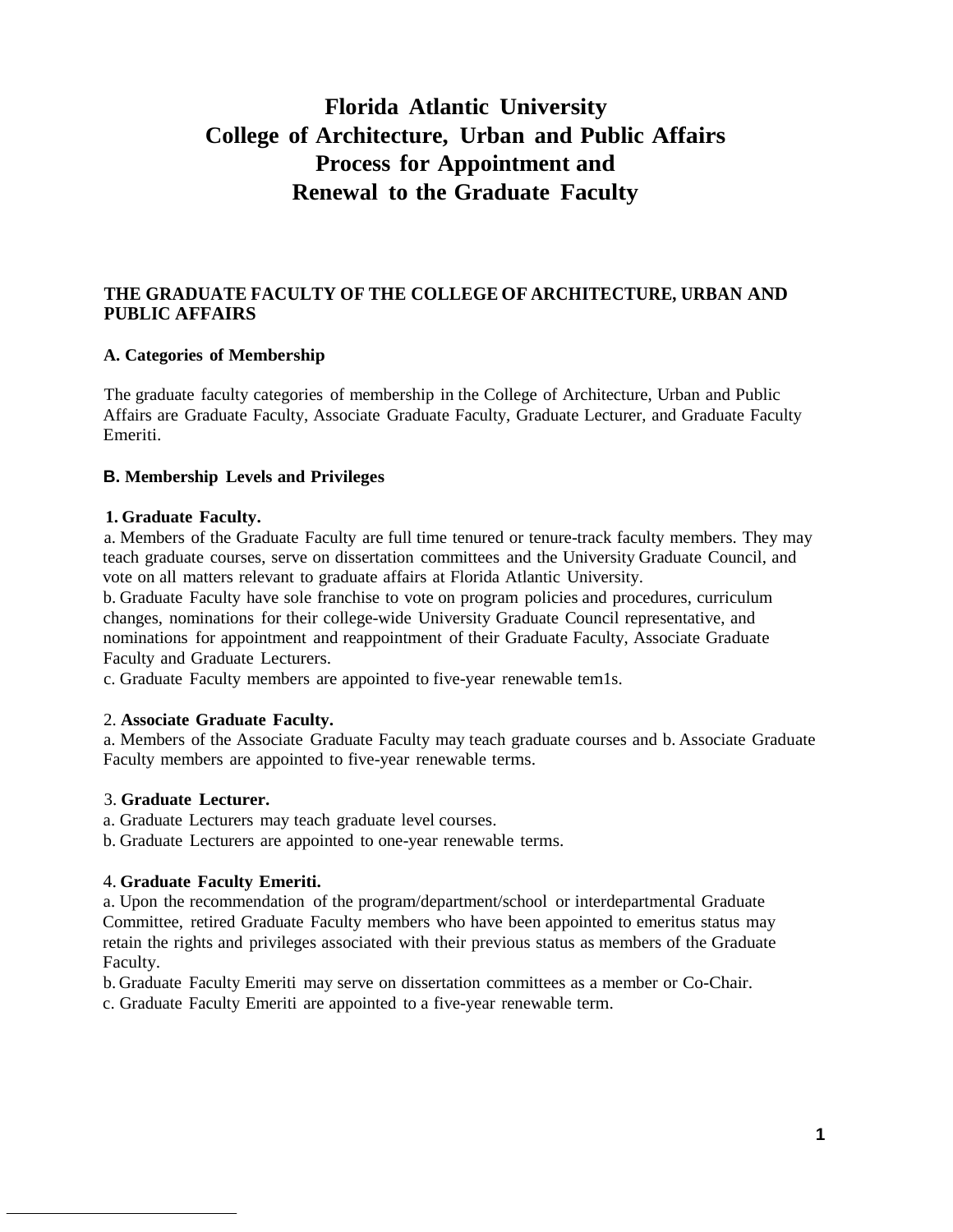## C. Membership Criteria

1. Graduate Faculty. A faculty member nominated for appointment as Graduate Faculty must meet the following minimum requirements:

a. Hold the rank of Assistant Professor or clinical faculty. Under exceptional circumstances, faculty members with a comparable level of expertise may apply for status as Graduate Faculty;

b. Hold the terminal degree suitable for contributing to the program or show a comparable level of attainment through experience as determined by the Graduate Committee of the program;

c. Be actively involved in scholarly or creative activity, graduate teaching or graduate mentoring.

2. Associate Graduate Faculty. A faculty member nominated for appointment as Associate Graduate Faculty must meet the following minimum requirements:

a. Hold the rank of Adjunct Faculty or above (visiting faculty inclusive);

b. Hold the terminal degree suitable for contributing to the program or show a comparable level of attainment through experience as determined by the Graduate Committee of the program;

c. Be actively involved in scholarly or creative activity or graduate teaching.

3. Graduate Lecturer.A faculty member nominated for appointment as Graduate Lecturer must meet the following minimum requirements:

a. Hold the rank of Instructor, Lecturer or above;

b. Hold at least a master's degree or professional degree or show a comparable level of attain.'llcnt through experience as determined by the Graduate Committee of the program.

D. Procedures for Appointment

. 1. Appointments Not Requiring an Initial Application.

a. Existing faculty participating in graduate degree programs. Effective, October 2009, all College of Architecture, Urban and Public Affairs faculty members who meet the required criteria stipulated under Section C, and are tenured or tenure-track, or are appointed to specific terms in academic units that house a graduate degree program are automatically approved to be members of the Graduate Faculty for a period of five yeat'8. No application process was required. At the end of the five-year period, appointment to the Graduate Faculty will be renewed per Section E. b. New faculty participating in graduate degree programs.All future College of Architecture, Urban and Public Affairs faculty members who meet the required criteria, and are tenured or tenuretrack, or are to be appointed to specific terms in academic units that house a graduate degree program are automatically approved to be members of the Graduate Faculty for a period of five years. No application process is required. All new faculty members in this category will be appointed as Graduate Faculty in their letter of appointment at the time of hire. At the end of the five-year period, appointment to the Graduate Faculty will be renewed per Section E below.

#### 2. Appointments Requiring an Initial Application.

------------------- - ----*-*--

b. Associate Graduate Faculty and Graduate Lecturer.Existing or future College of Architecture, Urban and Public Affairs faculty members seeking appointment as Associate Graduate Faculty or as a Graduate Lecturer in any academic unit must apply to be appointed.

3. Processfor Applying as Graduate Faculty, Associate Graduate Faculty or Graduate Lecturer.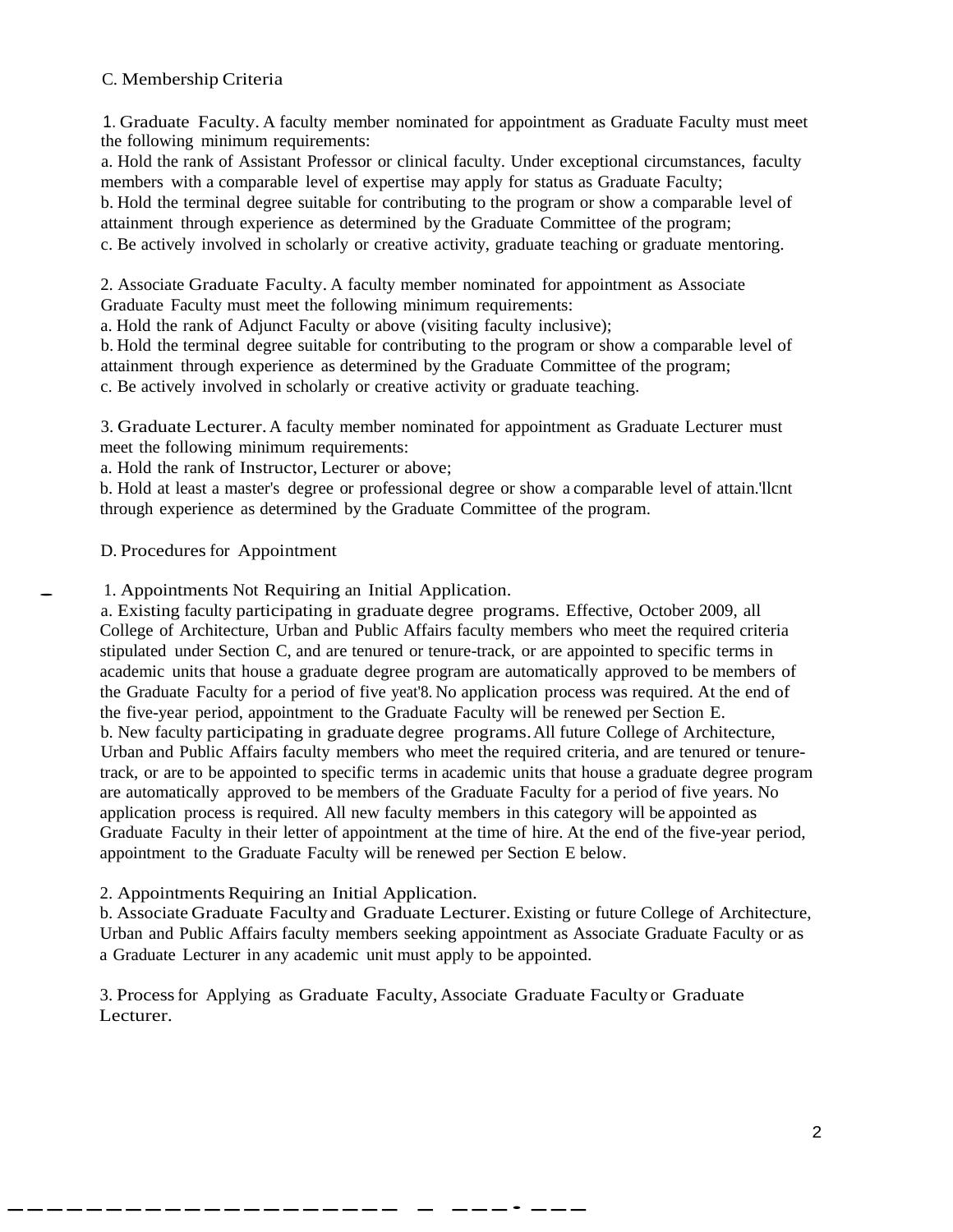Eligible faculty members will use the following process to apply for status as Graduate Faculty, Associate Graduate Faculty, or Graduate Lecturer.

a. The applicant submits an application form and vita to the Chair or Coordinator of the graduate program in the relevant academic unit.

b. All Graduate Faculty members in the relevant academic unit will vote on the application. A simple majority of these Graduate Faculty members must support the nomination.

c. The Chair or Coordinator of the graduate program up through the appropriate College Committee and/or College Dean must review and make a recommendation on the nomination.

d. For faculty members in academic units who do not participate in a graduate program, or for those academic units with fewer than six Graduate Faculty members, a special ad-hoc six-person review committee will be elected by the Graduate Committee of the appropriate college or colleges. The Chair of the ad-hoc committee shall write a letter to the Graduate College Dean explaining the reasons for supporting or not supporting the nomination. A simple majority of the committee must support the nomination.

e. The Graduate College Dean will review the nomination and either approve or deny the nomination.

#### **E. Procedures for Reappointment**

#### 1. **Criteria for Continued Membership.**

a. It is the responsibility of the faculty in the graduate programs to maintain active involvement and competency in their respective graduate program(s).

b. For reappointment purposes the faculty shall be evaluated based on their recent record in any or all of the following: scholarly activity, graduate teaching, and graduate mentoring. The quality of such activities shall be primary considerations for continued membership in the graduate program faculties. c. All Graduate Faculty and Associate Graduate Faculty shall undergo a review at least once every five years after their initial appointment. All Graduate Lecturers and Graduate Faculty Emeriti shall have appointments that are valid only for the particular function for which they are approved, and for a specific duration of time, but not more than five years.

d. Criteria for Continuance as Graduate Faculty Member:

Evidence of a continuous record of research and scholarly activity as demonstrated by:

Publications- Articles in peer reviewed journals

.-

Presentations- Peer reviewed presentations at the state, national or international level

Creative Activities- Juried exhibitions of creative work at the state, national or international level Grants-Writing both funded and unfunded grants; reviewing grants both in and out of the university

Editor, Editorial Board member or Field\Manuscript Reviewer for academic journal

Any combination of the categories above totaling 3 within *5* years demonstrates continuous scholarly activity (e.g., 2 publications within peer reviewed journals and 1 presentation at a conference selected via peer review process)

## **F. Appointments of External Members and non-FAU faculty to Doctoral Dissertation Committees**

The expectations in the College of Architecture, Urban and Public Affairs are that a minimum three (3) Graduate Faculty will serve as committee members with one of the three as chair. External (from the university) faculty may serve on dissertation committees at the discretion of the department and college. All Dissertation Committee members must be approved as Graduate Faculty, Associate Graduate Faculty or Emeritus Graduate Faculty in compliance with the